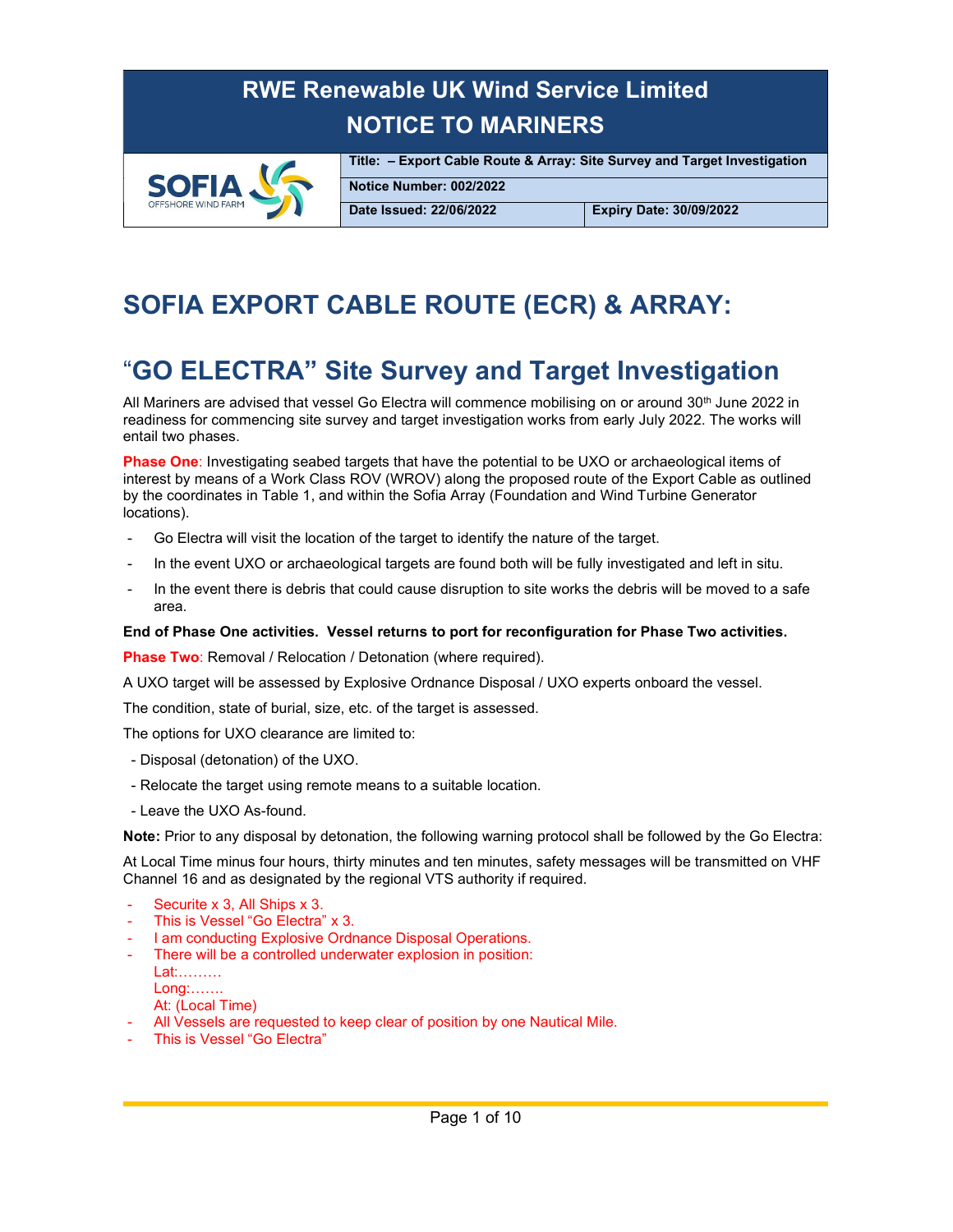

Title: – Export Cable Route & Array: Site Survey and Target Investigation Notice Number: 002/2022 Date Issued: 22/06/2022 Expiry Date: 30/09/2022

NOTE: The final ten second countdown leading up to the detonation will also be transmitted on VHF Channel 16.

It is always requested that all vessels maintain a minimum of 500m separation distance from the Go Electra, adhere to Collision Regulations and pass at reduced speed during phase one works when exhibiting the shapes / lights identifying the vessel as Restricted in her Ability to Manoeuvre.

During phase two works, a minimum of one Nautical Mile clearance is requested when detonation activities are taking place as outlined by the above safety broadcast on VHF.

Go Electra shall be supported in her activities by the presence of Guard Vessels named "Atlas B" and "Moremma"

#### Note:

- Fishing gear shall not be deployed within 500m either side of the line created by the coordinates in Table 1.
- Go Electra will frequently deploy two Met-Ocean Buoys within 500m either side of the line created by the below coordinates to support local works. The latest positions of the Met-Ocean Buoys can be requested locally from Go Electra.
- During Phase Two works, Go Electra shall be deploying noise monitoring equipment on the seabed to support the works. The positions of the noise monitoring equipment can be requested locally from Go Electra.

Table 1 Coordinates: Centre line of activity (Fishing Gear 500m clearance always required from the centre line created by the below coordinates):

Note: Coordinate highlighted in yellow indicates the change in Longitude (West – East).

| <b>WGS84</b>       |                     |  |
|--------------------|---------------------|--|
| <b>LATITUDE:</b>   | <b>LONGITUDE:</b>   |  |
| 54° 36.62616729' N | 000° 52.79252471' W |  |
| 54° 36.65552488' N | 000° 51.86562809' W |  |
| 54° 36.84316628' N | 000° 50.99767469' W |  |
| 54° 37.01820853' N | 000° 50.12003035' W |  |
| 54° 37.19813621' N | 000° 49.24560388' W |  |
| 54° 37.37725735' N | 000° 48.36988708' W |  |
| 54° 37.56249902' N | 000° 47.49817637' W |  |
| 54° 37.66456849' N | 000° 46.59005847' W |  |
| 54° 37.73409273' N | 000° 45.66914543' W |  |
| 54° 37.79660253' N | 000° 44.74672940' W |  |
| 54° 37.86502059' N | 000° 43.82547140' W |  |
| 54° 37.92724863' N | 000° 42.90312958' W |  |
| 54° 37.92498247' N | 000° 41.97543140' W |  |
| 54° 37.90837375' N | 000° 41.04705598' W |  |
| 54° 37.89397633' N | 000° 40.11880521' W |  |
| 54° 37.91786079' N | 000° 39.19099065' W |  |
| 54° 37.95518121' N | 000° 38.26464464' W |  |
| 54° 38.05093332' N | 000° 37.35160857' W |  |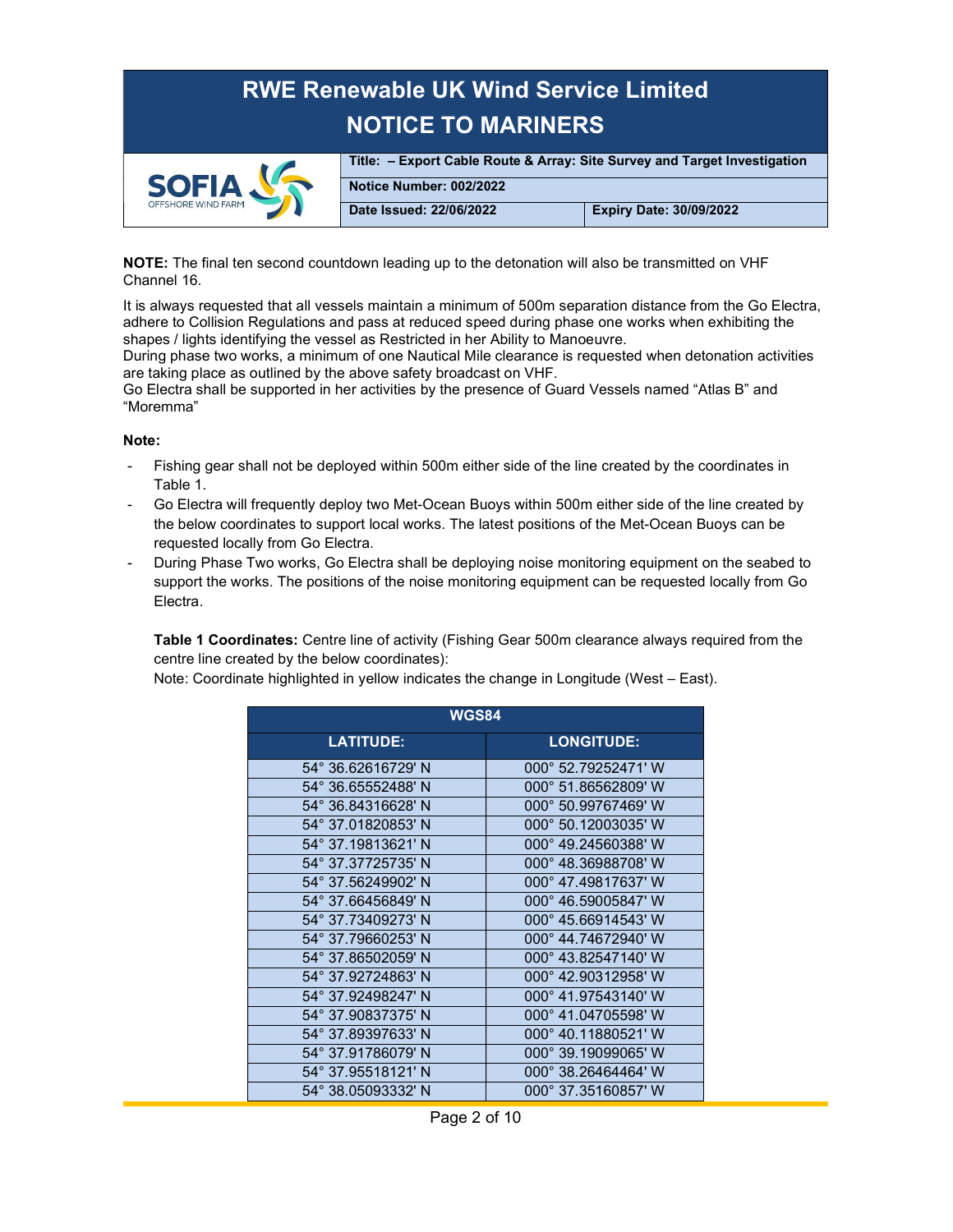

Title: – Export Cable Route & Array: Site Survey and Target Investigation

Notice Number: 002/2022

| 54° 38.22376634' N | 000° 36.47178911' W |
|--------------------|---------------------|
| 54° 38.38799236' N | 000° 35.58708132' W |
| 54° 38.71415501' N | 000° 34.96639998' W |
| 54° 39.12179956' N | 000° 34.36041765' W |
| 54° 39.52453651' N | 000° 33.74304846' W |
| 54° 39.92570667' N | 000° 33.12266386' W |
| 54° 40.07681529' N | 000° 32.24973040' W |
| 54° 40.19960456' N | 000° 31.34446218' W |
| 54° 40.32422239' N | 000° 30.43999121' W |
| 54° 40.41343065' N | 000° 29.52315040' W |
| 54° 40.49273268' N | 000° 28.60341256' W |
| 54° 40.57191900' N | 000° 27.68361006' W |
| 54° 40.65801319' N | 000° 26.76603808' W |
| 54° 40.74211796' N | 000° 25.84883219' W |
| 54° 40.83586274' N | 000° 24.93311540' W |
| 54° 40.92969174' N | 000° 24.01727916' W |
| 54° 41.02059451' N | 000° 23.10052540' W |
| 54° 41.10862519' N | 000° 22.18316445' W |
| 54° 41.19816071' N | 000° 21.26610044' W |
| 54° 41.28186685' N | 000° 20.34724448' W |
| 54° 41.36139861' N | 000° 19.42722247' W |
| 54° 41.44546855' N | 000° 18.50833342' W |
| 54° 41.52518414' N | 000° 17.58826302' W |
| 54° 41.60336005' N | 000° 16.66775423' W |
| 54° 41.68142009' N | 000° 15.74718191' W |
| 54° 41.75987090' N | 000° 14.82668261' W |
| 54° 41.83432301' N | 000° 13.90515196' W |
| 54° 41.93344706' N | 000° 12.99310048' W |
| 54° 42.15175306' N | 000° 12.14235997' W |
| 54° 42.36735093' N | 000° 11.28955775' W |
| 54° 42.59360612' N | 000° 10.44483213' W |
| 54° 42.82234399' N | 000° 09.60215429' W |
| 54° 42.93212026' N | 000° 08.69432988' W |
| 54° 43.01665845' N | 000° 07.77492461' W |
| 54° 43.03474308' N | 000° 06.84474464' W |
| 54° 43.05575849' N | 000° 05.91470784' W |
| 54° 43.06599680' N | 000° 04.98503464' W |
| 54° 43.08799755' N | 000° 04.05495187' W |
| 54° 43.10600558' N | 000° 03.12491211' W |
| 54° 43.10106853' N | 000° 02.19523777' W |
| 54° 43.11308958' N | 000° 01.26462257' W |
| 54° 43.10716929' N | 000° 00.33369705' W |
| 54° 43.10553541' N | 000° 00.59731933' E |
| 54° 43.14753552' N | 000° 01.51827615' E |
|                    |                     |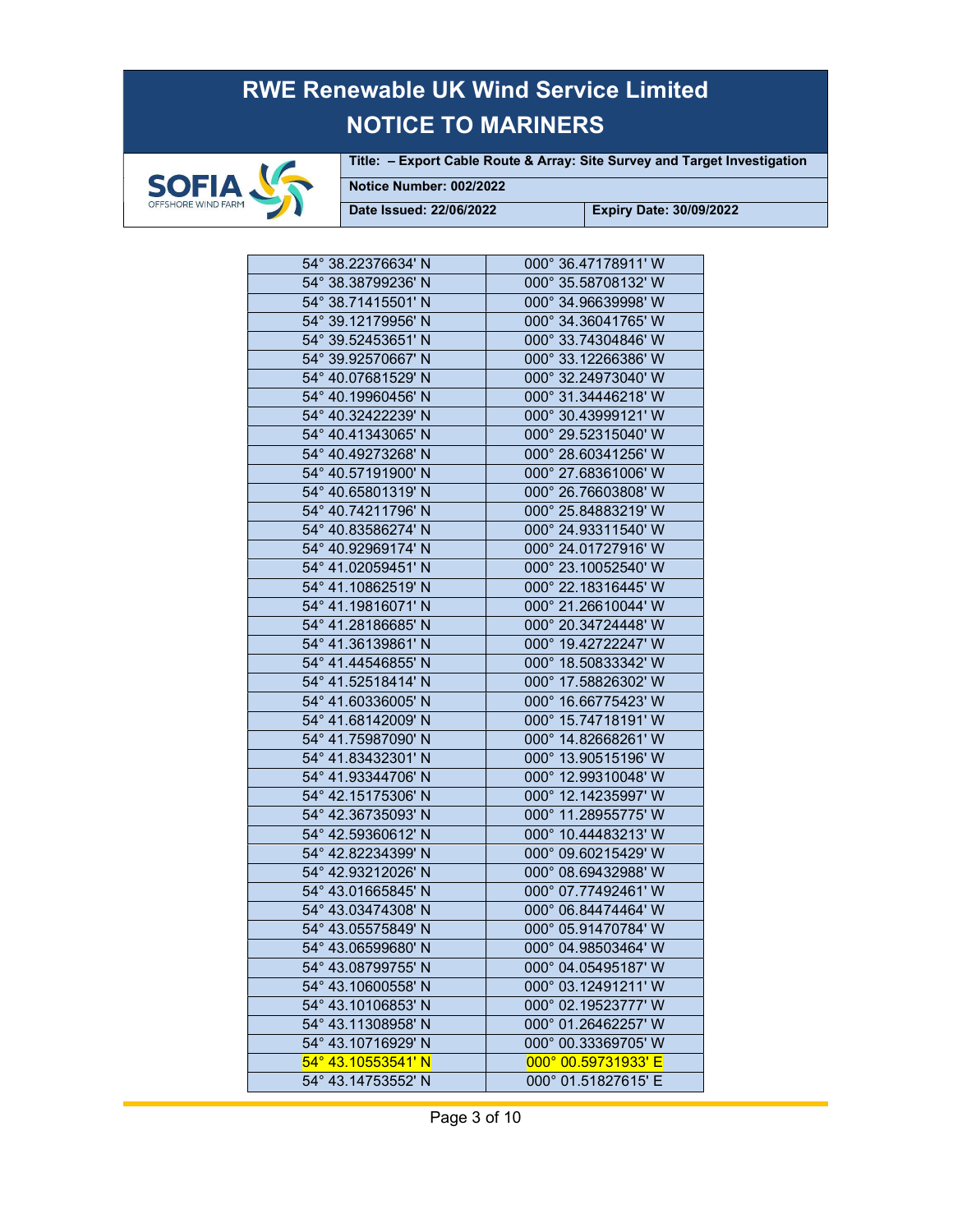

Title: – Export Cable Route & Array: Site Survey and Target Investigation

Notice Number: 002/2022

| 54° 43.31193345' N | 000° 02.40488014' E |
|--------------------|---------------------|
| 54° 43.44102780' N | 000° 03.30821994' E |
| 54° 43.54417022' N | 000° 04.22206405' E |
| 54° 43.64897221' N | 000° 05.13552205' E |
| 54° 43.75390367' N | 000° 06.04897754' E |
| 54° 43.85546516' N | 000° 06.96361462' E |
| 54° 43.95875218' N | 000° 07.87770975' E |
| 54° 44.05180586' N | 000° 08.79351162' E |
| 54° 44.15201200' N | 000° 09.70810463' E |
| 54° 44.24615312' N | 000° 10.62503562' E |
| 54° 44.34416338' N | 000° 11.54090133' E |
| 54° 44.42474277' N | 000° 12.46199934' E |
| 54° 44.51005443' N | 000° 13.38183316' E |
| 54° 44.66066954' N | 000° 14.27027880' E |
| 54° 44.86237781' N | 000° 15.13412548' E |
| 54° 45.06643055' N | 000° 15.99639390' E |
| 54° 45.26118663' N | 000° 16.86521733' E |
| 54° 45.46780433' N | 000° 17.72598802' E |
| 54° 45.67994161' N | 000° 18.58269021' E |
| 54° 45.89733659' N | 000° 19.43556234' E |
| 54° 46.10982357' N | 000° 20.29229017' E |
| 54° 46.32221120' N | 000° 21.14917031' E |
| 54° 46.52738527' N | 000° 22.01129974' E |
| 54° 46.72431003' N | 000° 22.87916853' E |
| 54° 46.91838283' N | 000° 23.74917387' E |
| 54° 47.10550911' N | 000° 24.62374691' E |
| 54° 47.29336838' N | 000° 25.49796150' E |
| 54° 47.46794116' N | 000° 26.38037914' E |
| 54° 47.63088613' N | 000° 27.26957271' E |
| 54° 47.78384256' N | 000° 28.16413211' E |
| 54° 47.91548008' N | 000° 29.06716304' E |
| 54° 47.95010683' N | 000° 29.99804695' E |
| 54° 47.97344649' N | 000° 30.93018781' E |
| 54° 47.99850232' N | 000° 31.86218326' E |
| 54° 48.02522198' N | 000° 32.79398112' E |
| 54° 48.05470331' N | 000° 33.72562078' E |
| 54° 48.07967649' N | 000° 34.65767422' E |
| 54° 48.10335046' N | 000° 35.58985288' E |
| 54° 48.13200215' N | 000° 36.52163112' E |
| 54° 48.14586888' N | 000° 37.45409719' E |
| 54° 48.23009038' N | 000° 38.36666493' E |
| 54° 48.36228179' N | 000° 39.27120060' E |
| 54° 48.48523094' N | 000° 40.17983083' E |
| 54° 48.61068956' N | 000° 41.08747734' E |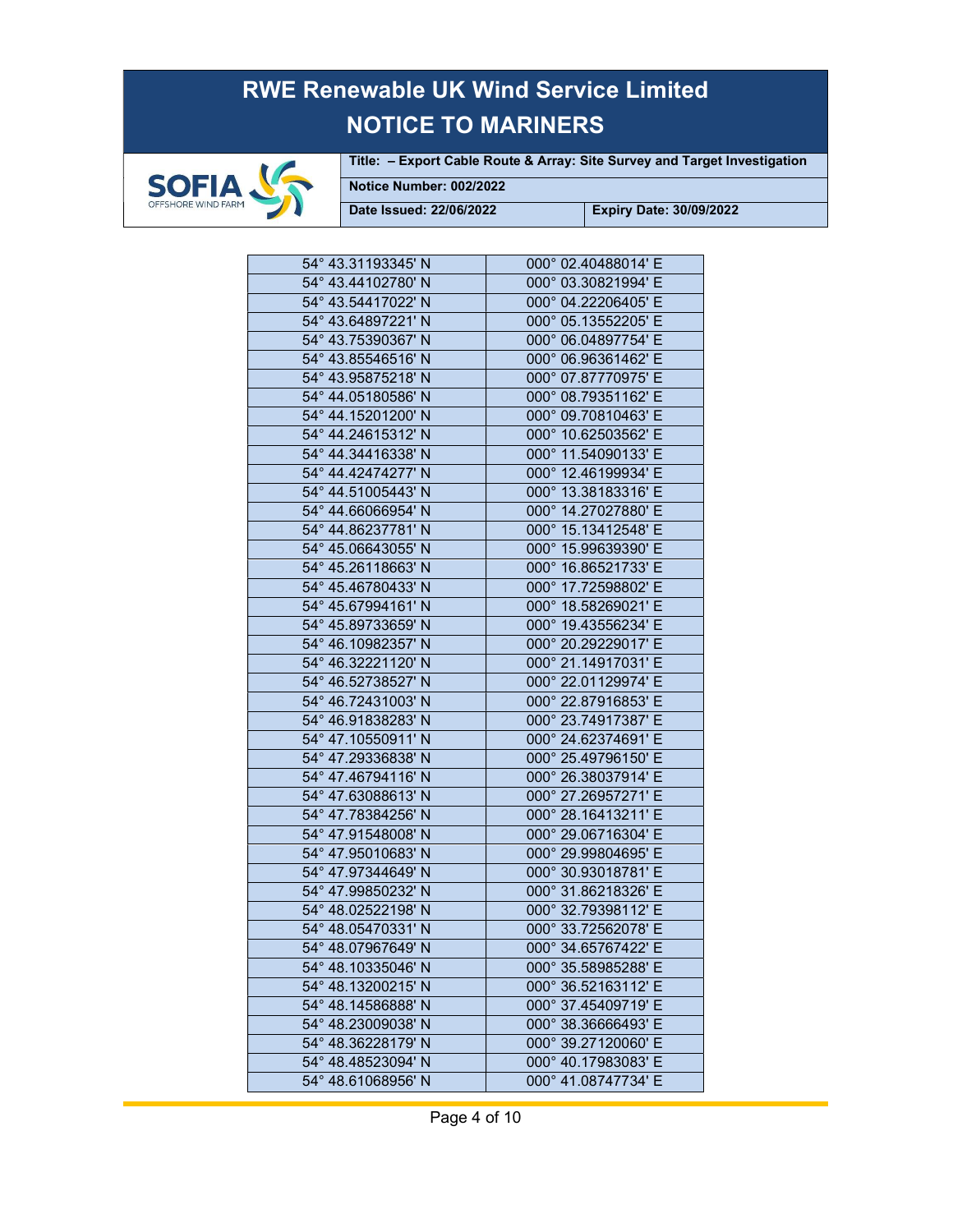

Title: – Export Cable Route & Array: Site Survey and Target Investigation

Notice Number: 002/2022

| 54° 48.73708351' N | 000° 41.99478997' E |
|--------------------|---------------------|
| 54° 48.85954277' N | 000° 42.90375324' E |
| 54° 48.97903574' N | 000° 43.81396235' E |
| 54° 49.09712827' N | 000° 44.72476840' E |
| 54° 49.21867562' N | 000° 45.63425158' E |
| 54° 49.34157776' N | 000° 46.54324479' E |
| 54° 49.46436719' N | 000° 47.45233303' E |
| 54° 49.58633338' N | 000° 48.36179934' E |
| 54° 49.70550060' N | 000° 49.27242985' E |
| 54° 49.82380232' N | 000° 50.18344637' E |
| 54° 49.94178614' N | 000° 51.09463438' E |
| 54° 50.05965667' N | 000° 52.00591382' E |
| 54° 50.17741387' N | 000° 52.91728460' E |
| 54° 50.29505775' N | 000° 53.82874673' E |
| 54° 50.41197689' N | 000° 54.74052371' E |
| 54° 50.50789807' N | 000° 55.65929515' E |
| 54° 50.59877633' N | 000° 56.57981488' E |
| 54° 50.68156550' N | 000° 57.50287456' E |
| 54° 50.76137889' N | 000° 58.42672873' E |
| 54° 50.84008089' N | 000° 59.35088619' E |
| 54° 50.92566574' N | 001° 00.27326600' E |
| 54° 51.01782525' N | 001° 01.19379317' E |
| 54° 51.10986897' N | 001° 02.11439301' E |
| 54° 51.20179687' N | 001° 03.03506542' E |
| 54° 51.29360892' N | 001° 03.95581021' E |
| 54° 51.38530510' N | 001° 04.87662746' E |
| 54° 51.47688546' N | 001° 05.79751698' E |
| 54° 51.56757392' N | 001° 06.71870742' E |
| 54° 51.65691458' N | 001° 07.64033217' E |
| 54° 51.74613908' N | 001° 08.56202742' E |
| 54° 51.82821750' N | 001° 09.48525631' E |
| 54° 51.91279163' N | 001° 10.40785057' E |
| 54° 52.01245778' N | 001° 11.32626272' E |
| 54° 52.14398575' N | 001° 12.23250792' E |
| 54° 52.24278051' N | 001° 13.14858792' E |
| 54° 52.28425504' N | 001° 14.08063423' E |
| 54° 52.32284119' N | 001° 15.01305621' E |
| 54° 52.36185264' N | 001° 15.94542790' E |
| 54° 52.40594339' N | 001° 16.87716676' E |
| 54° 52.45032254' N | 001° 17.80888430' E |
| 54° 52.49458278' N | 001° 18.74063840' E |
| 54° 52.46908432' N | 001° 19.67316504' E |
| 54° 52.40724713' N | 001° 20.60189660' E |
| 54° 52.34529120' N | 001° 21.53058317' E |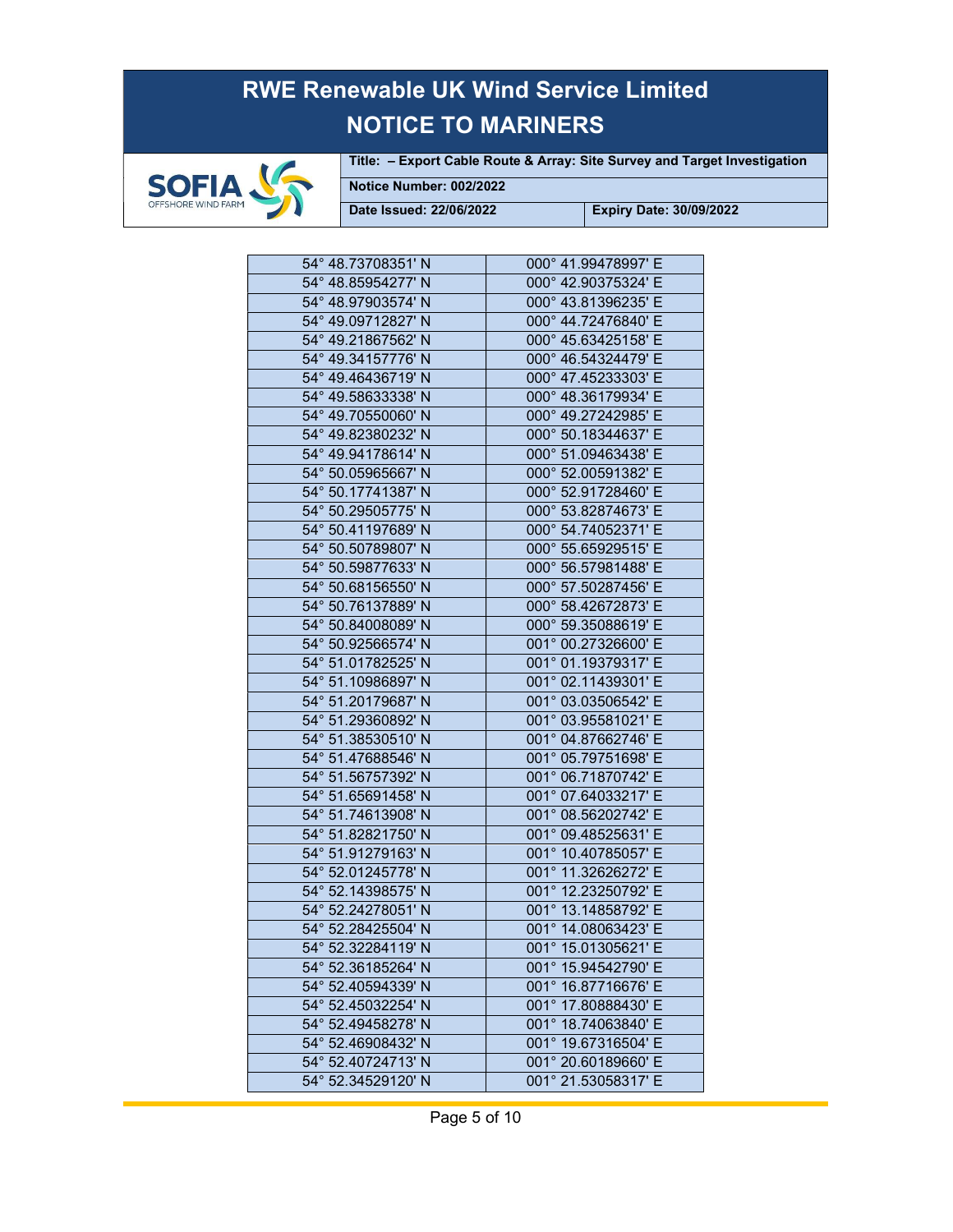

Title: – Export Cable Route & Array: Site Survey and Target Investigation

Notice Number: 002/2022

| 54° 52.28321663' N | 001° 22.45922447' E |
|--------------------|---------------------|
| 54° 52.22102339' N | 001° 23.38782058' E |
| 54° 52.15915070' N | 001° 24.31645886' E |
| 54° 52.09680856' N | 001° 25.24497433' E |
| 54° 52.04124924' N | 001° 26.17477098' E |
| 54° 51.98682277' N | 001° 27.10435302' E |
| 54° 51.94273778' N | 001° 28.03532189' E |
| 54° 51.93565626' N | 001° 28.96955362' E |
| 54° 51.90744464' N | 001° 29.90274657' E |
| 54° 51.89213454' N | 001° 30.83708920' E |
| 54° 51.87178010' N | 001° 31.77113168' E |
| 54° 51.85055379' N | 001° 32.70511606' E |
| 54° 51.82920760' N | 001° 33.63908608' E |
| 54° 51.80774166' N | 001° 34.57304172' E |
| 54° 51.78302907' N | 001° 35.50674200' E |
| 54° 51.75675267' N | 001° 36.44031359' E |
| 54° 51.73035649' N | 001° 37.37386685' E |
| 54° 51.70376297' N | 001° 38.30739483' E |
| 54° 51.67512519' N | 001° 39.24073272' E |
| 54° 51.63684266' N | 001° 40.17301879' E |
| 54° 51.61491489' N | 001° 41.10672454' E |
| 54° 51.58951573' N | 001° 42.03987917' E |
| 54° 51.56348027' N | 001° 42.97338399' E |
| 54° 51.53431909' N | 001° 43.90662701' E |
| 54° 51.50450256' N | 001° 44.83980011' E |
| 54° 51.47456634' N | 001° 45.77295195' E |
| 54° 51.44386778' N | 001° 46.70601903' E |
| 54° 51.41254061' N | 001° 47.63901370' E |
| 54° 51.38109386' N | 001° 48.57198599' E |
| 54° 51.35287476' N | 001° 49.50525768' E |
| 54° 51.32931951' N | 001° 50.43848503' E |
| 54° 51.44171028' N | 001° 51.34920579' E |
| 54° 51.66062265' N | 001° 52.20127597' E |
| 54° 51.94336606' N | 001° 52.99695164' E |
| 54° 52.22321035' N | 001° 53.79570906' E |
| 54° 52.47908664' N | 001° 54.61865688' E |
| 54° 52.74101348' N | 001° 55.43591758' E |
| 54° 52.98428792' N | 001° 56.27030747' E |
| 54° 53.25140323' N | 001° 57.08127646' E |
| 54° 53.50343897' N | 001° 57.90813617' E |
| 54° 53.75707775' N | 001° 58.73359236' E |
| 54° 54.01428037' N | 001° 59.55582503' E |
| 54° 54.27139072' N | 002° 00.37823319' E |
| 54° 54.52840886' N | 002° 01.20081683' E |
|                    |                     |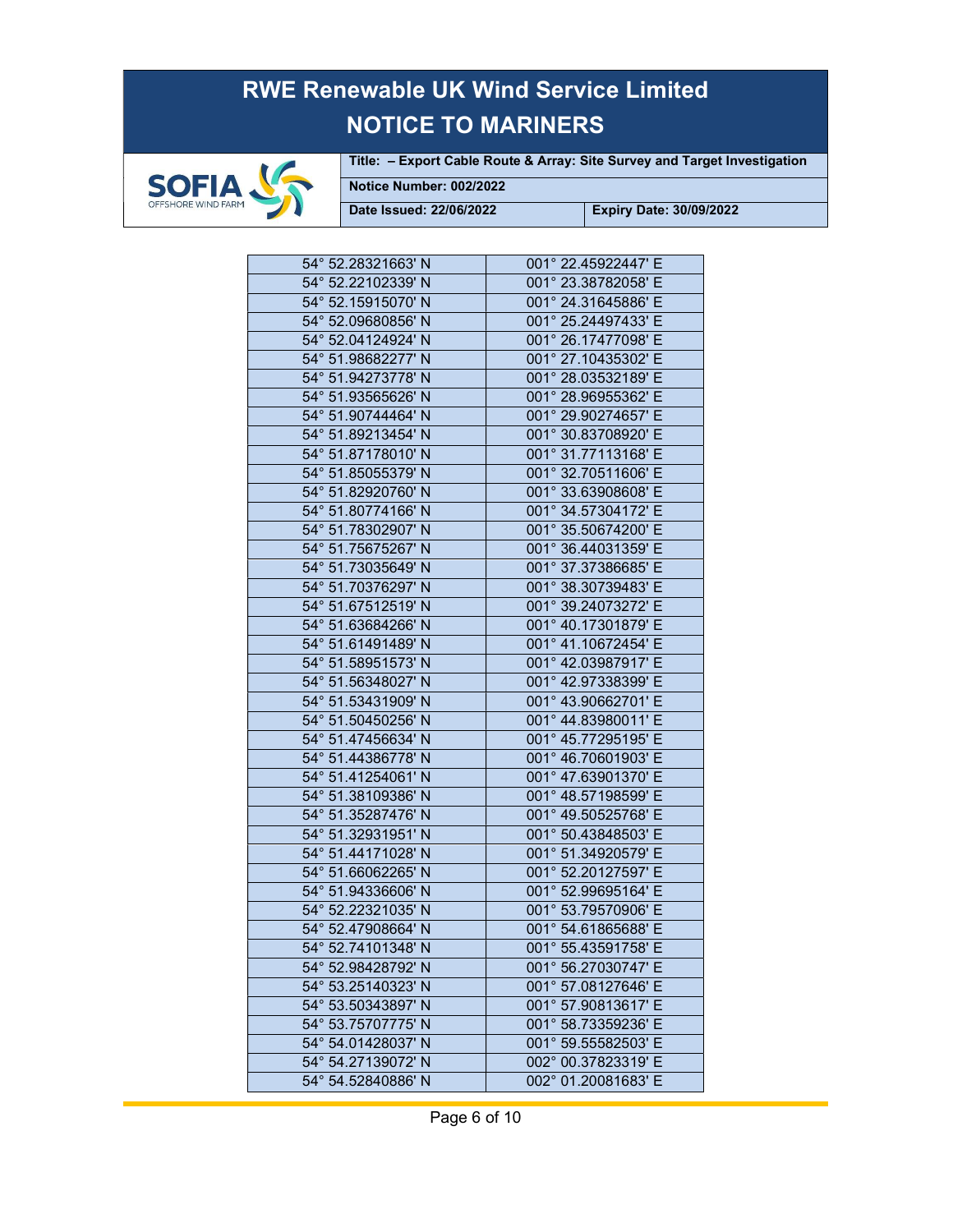

Title: – Export Cable Route & Array: Site Survey and Target Investigation

Notice Number: 002/2022

| 002° 02.02933518' E<br>54° 54.77892501' N<br>002° 02.85337915' E<br>54° 55.03448456' N<br>002° 03.67570172' E<br>54° 55.29205881' N<br>002° 04.49857762' E<br>54° 55.54913726' N<br>002° 05.32456912' E<br>54° 55.80297840' N<br>54° 55.94654519' N |
|-----------------------------------------------------------------------------------------------------------------------------------------------------------------------------------------------------------------------------------------------------|
|                                                                                                                                                                                                                                                     |
|                                                                                                                                                                                                                                                     |
|                                                                                                                                                                                                                                                     |
|                                                                                                                                                                                                                                                     |
|                                                                                                                                                                                                                                                     |
| 002° 05.75267182' E                                                                                                                                                                                                                                 |



Figure 1 Chart of Intended Working Area for the Activity.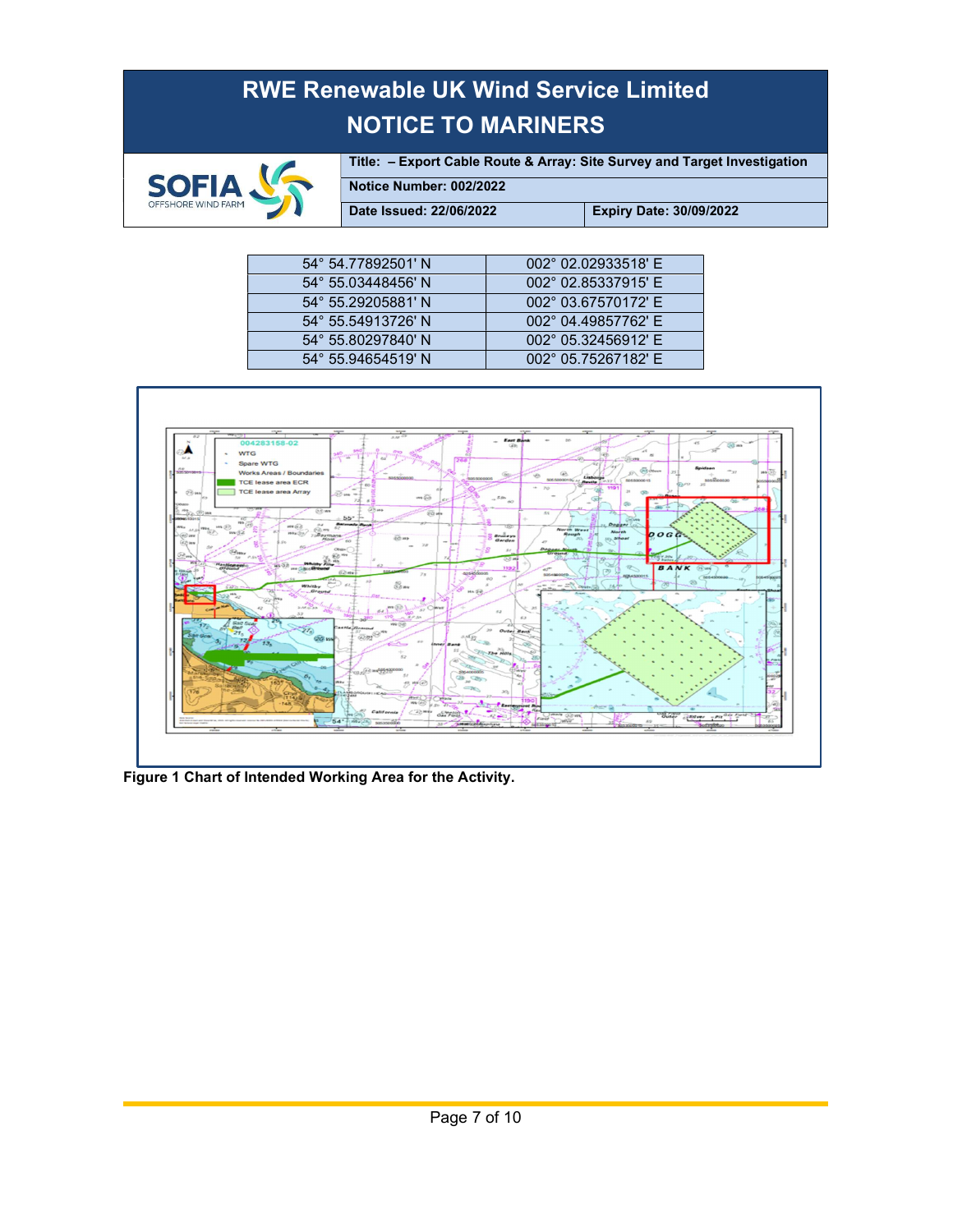

Title: – Export Cable Route & Array: Site Survey and Target Investigation Notice Number: 002/2022 Date Issued: 22/06/2022 Expiry Date: 30/09/2022

#### Table 2 Schedule of Activities

| <b>START DATE OF ACTIVITY:</b> | On or around 30 <sup>th</sup> June 2022 commence port mobilisation. |
|--------------------------------|---------------------------------------------------------------------|
| <b>TIMES OF OPERATION:</b>     | Phase 1 – 24hr Operations / Phase 2 Daylight Hours Only             |
| <b>END DATE OF ACTIVITY</b>    | 30th September 2022 (Estimated)                                     |

### VESSEL DETAILS

All vessels shall be monitoring VHF 16 during the scope of the works.

#### Table 3 Vessel details

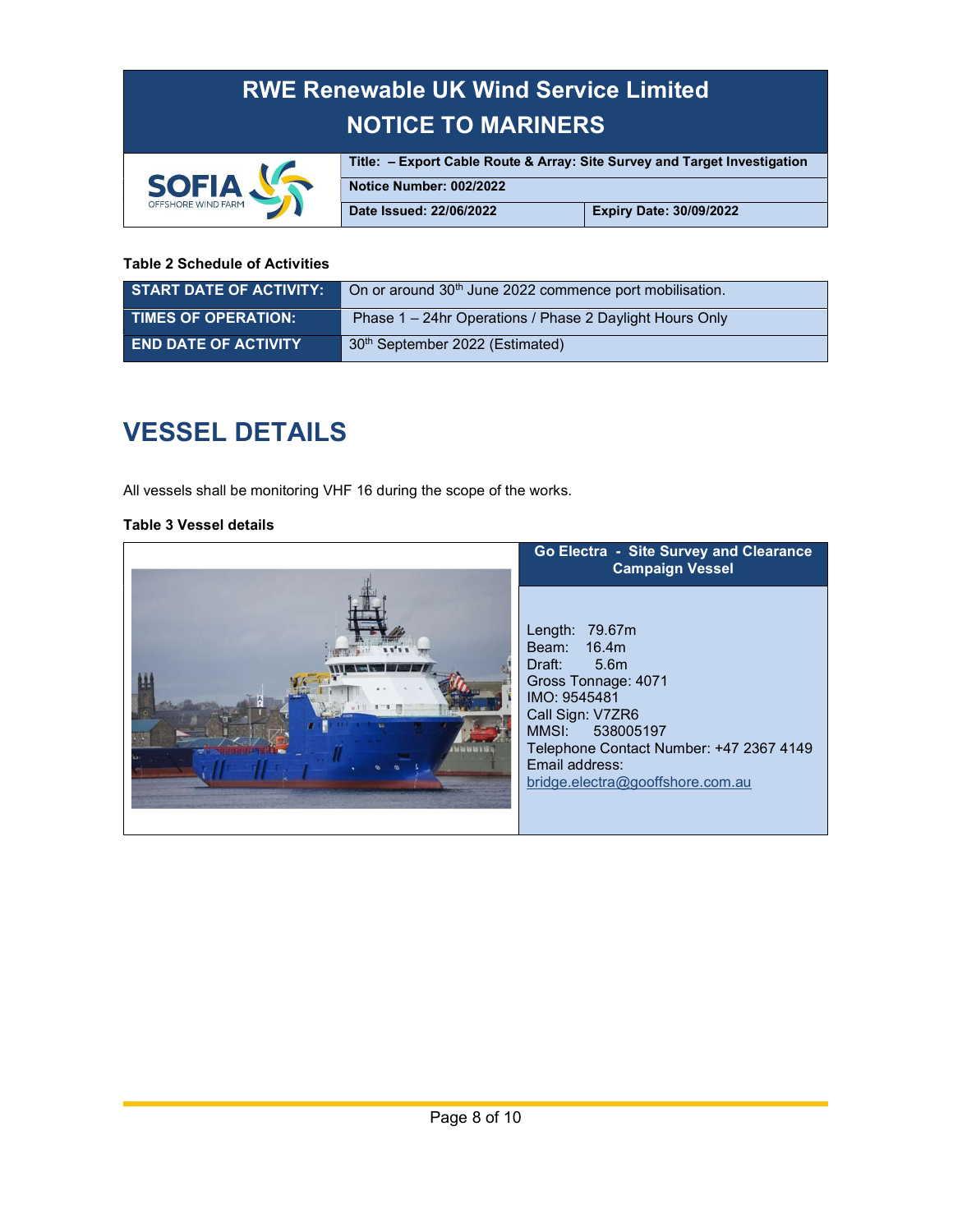

Title: – Export Cable Route & Array: Site Survey and Target Investigation Notice Number: 002/2022

Date Issued: 22/06/2022 Expiry Date: 30/09/2022



#### Atlas B - Site Survey and Clearance Campaign Guard Vessel

Length: 21.8m Beam: 5.2m<br>Draft: 3.0m Draft: Gross Tonnage: 173 IMO: 8792415 Call Sign: MPUD3